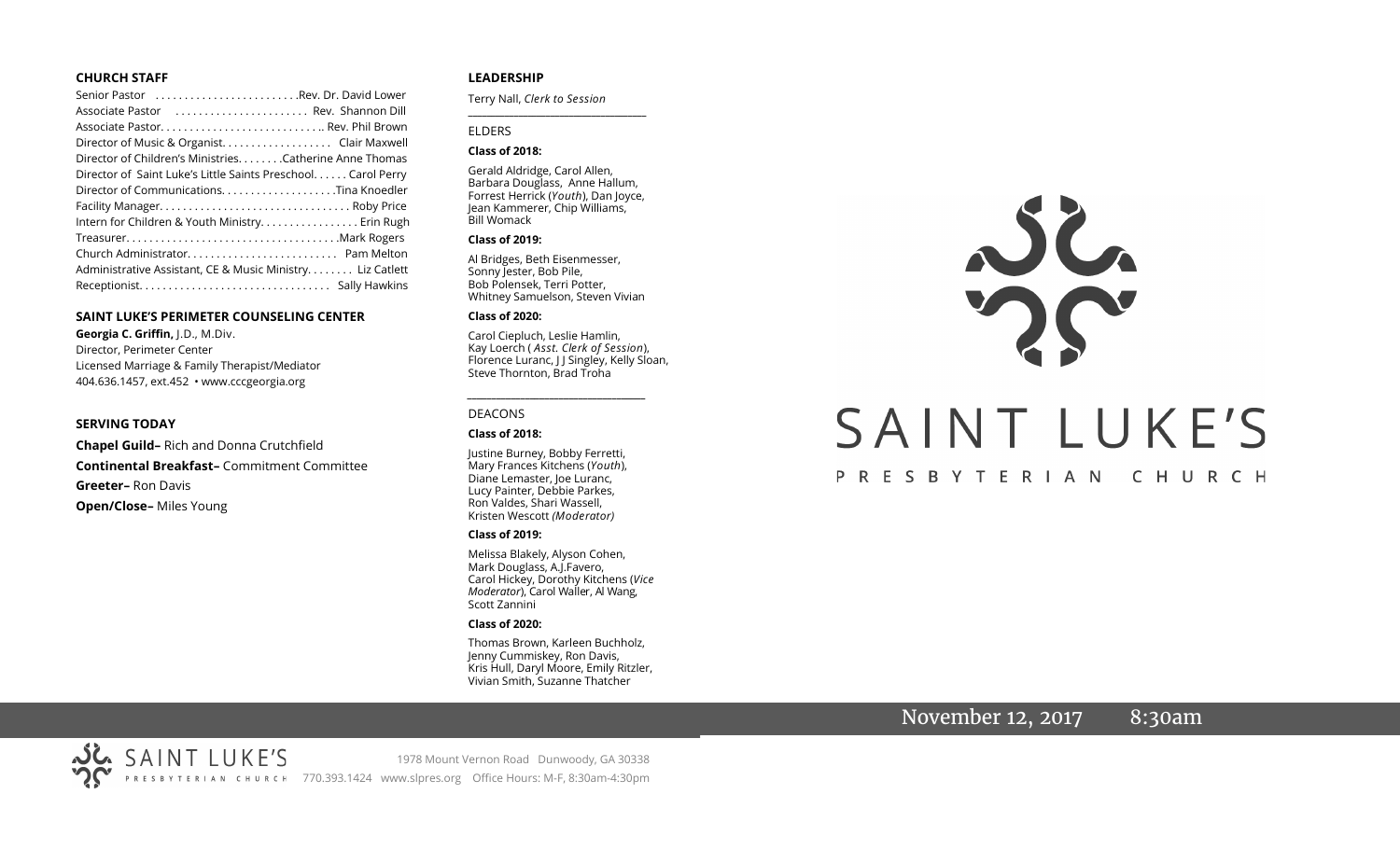

1978 Mount Vernon Road • Dunwoody, Georgia 30338 770.393.1424 • www.slpres.org

# **November 12, 2017**  Ordinary Time

# **Liturgical Color:** Green

*Green is used for all other time periods (called Ordinary Time) not marked by a specific festival or season.* 

# **SUNDAY SCHEDULE**

8:30am Chapel Communion Service 9:30am Sunday School 10:30am Sanctuary Worship Service *Nursery available at all services and Sunday School.*

# MISSION

Responding to God's call and empowered by the Holy Spirit, we invite all to join us in knowing, serving, and sharing Jesus Christ here and around the world.

VISION To be a beacon of faith, hope, and love– every member an active disciple in Christ's ministry.

# **WELCOME, GUESTS!**  We are delighted you are worshipping with us.

**DURING** the Welcome, please print the requested information on the Friendship Pad and pass the Friendship Pad down the pew.

**AFTER** the worship service, please join us outside the Chapel where our Pastors will be available to answer questions and provide you with a loaf of freshly-baked bread.

**FOR MORE** information about our programs, ministries or membership, please contact one of our Pastors at 770.393.1424, or visit our website: slpres.org.

# **THAT ALL MAY WORSHIP**

**ASSISTIVE** hearing devices, large print hymnals, large print bulletins and back cushions are available. Please contact an usher for further assistance.

**CHILDREN'S WORSHIP** notebooks and lacing crosses are available on the table just outside the Chapel doors. For your convenience, there is a Family Restroom located in the hallway of the administrative offices, on the first floor, near the main lobby. **MEN'S BREAKFAST** — Come and join us for a hearty breakfast Saturday morning at 8am on November 18 along with our guest speaker, Rev. Eric Powell of Dodd-Sterling United Methodist Church. Rev. Powell will be discussing the marvelous story of their church and Caring for Others Ministries, in recent months Dodd-Sterling has opened a food pantry in partnership with Caring for Others, and this food pantry has had an opportunity to expand with help from Saint Luke's. Please respond to Pam Melton at [pammelton@slpres.org](mailto:pammelton@slpres.org) with number of attendees. Deadline for responding is Wednesday, November 15. All are welcome, including Saint Luke's women.

If you have any questions, please call or email either Tom Loftis, 770-605-2067, [tomloftis01@gmail.com](mailto:tomloftis01@gmail.com) or Bob Schultz, 404-771-6910; [bobschultz1@gmail.com.](mailto:bobschultz1@gmail.com)

# **IT'S BEGINNING TO LOOK A LOT LIKE**

**ADVENT/CHRISTMAS** — Actually, it will when decorating is complete. Please join us on Saturday, December 2 at 9:30am as we transform Saint Luke's for Advent and Christmas. Questions? Contact Nancy Self at [nself@comcast.net.](mailto:nself@comcast.net) Hope to see you there!

# **ATTENTION ALL WOMEN, PW CHRISTMAS**

**DINNER AND SERVICE** — You are cordially invited to the annual Presbyterian Women Christmas Dinner on Monday, December 4. Mingle in the lobby from 6-6:30pm, followed by a delicious dinner prepared by Chef Quentin, and concluding with a meaningful candlelight communion service in the sanctuary. It is a lovely and memorable evening and a nice way to begin the holiday Christmas season. Please sign up in the lobby on the green poster board. Inviting local family and friends to your table is highly encouraged. Please indicate when you sign up if you have a request to be seated with anyone in particular. \$15pp. Checks can be made out to SL PW. If you have any questions, please contact Stephanie McGoldrick at tsmcgoldrick@gmail.com.

**TARTAN TROT** — LOVE JOY HOPE Tartan Trot Shirts for Sale! Show your Tartan Trot spirit and your desire to win some pie by purchasing a LOVE JOY HOPE Tartan Trot green hoodie for \$25! Check out Scottie and the TT table in the lobby to purchase or order one (look for cards on the table). For more information, or to place an order, please contact TJ McGoldrick at [tj.mcgoldrick@gmail.com.](mailto:tj.mcgoldrick@gmail.com) Help us fill our Sponsor board with your names. Sponsor cards are available on the table in the lobby OR you may email Laura Singley ([laurasingley@att.net\)](mailto:laurasingley@att.net) with your pledge. Don't forget we have a fun tartan gift for every Tartan Trot sponsor. Please let Laura know if you need to collect your gift. Please visit the website for full race information. [www.tartantrot.com.](http://www.tartantrot.com/)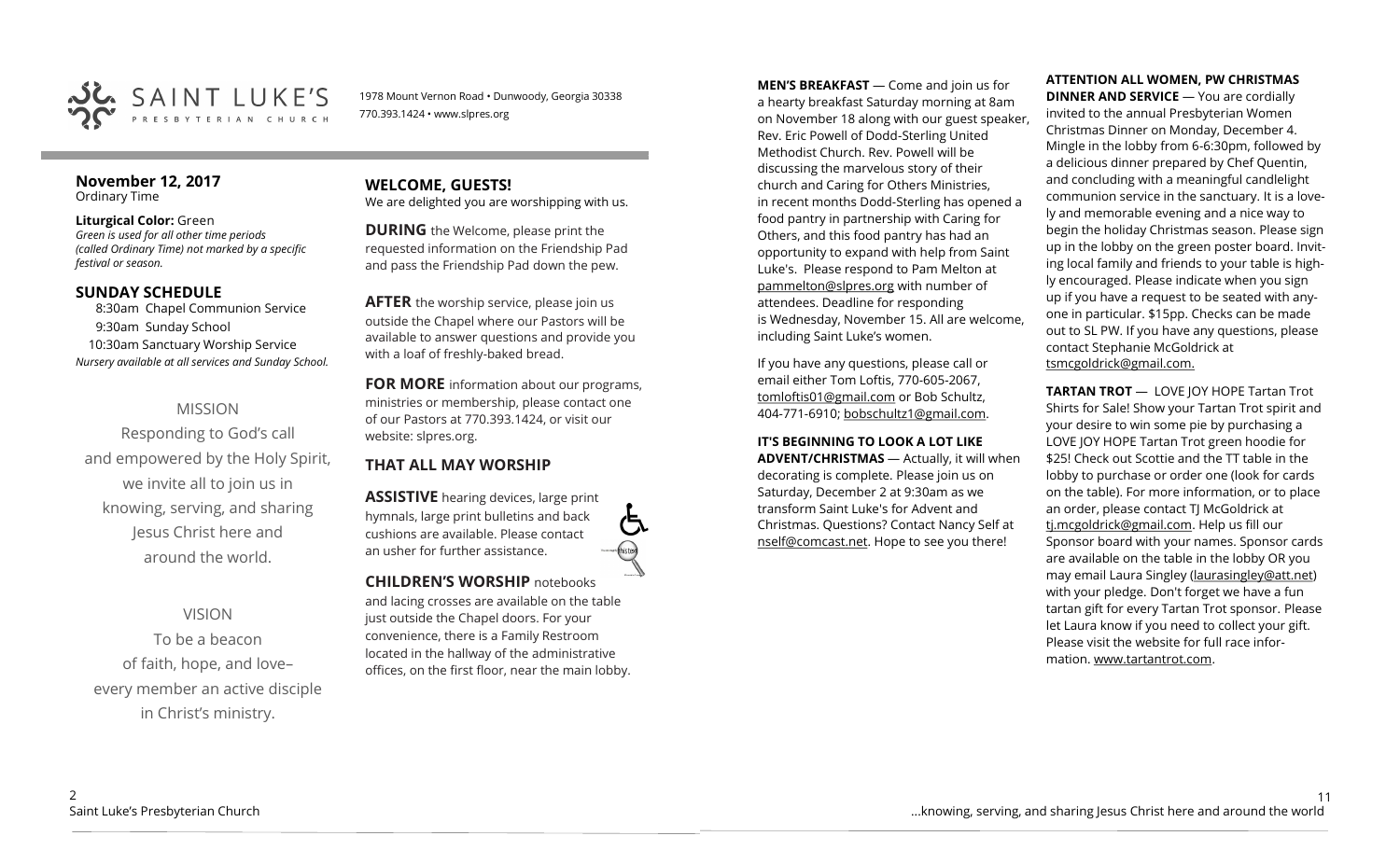# MUSIC MINISTRY

**Clair Maxwell clairmaxwell@slpres.org / 770.393.1424 ext. 227**  \_\_\_\_\_\_\_\_\_\_\_\_\_\_\_\_\_\_\_\_\_\_\_\_\_\_\_\_\_\_\_\_\_\_\_\_\_\_\_\_\_\_\_\_\_\_\_\_\_\_\_\_\_\_\_\_\_\_\_\_\_\_\_\_\_\_\_\_\_\_\_\_\_\_\_\_\_\_\_\_\_\_\_\_\_\_\_\_\_\_\_\_\_\_\_\_\_\_\_\_

# **CHOIR REHEARSALS ON WEDNESDAYS**

5:00-5:45pm Cherub Choir, Ages 4-5, *Yvonne Miller, Director*  5:00-5:45pm Westminster Choir, Grades 1-5, *Clair Maxwell, Director*  6:30-7:20pm Festival Ringers, Youth & Adults, *Clair Maxwell, Director*  7:30-9:00pm Chancel Choir, Youth & Adults, *Clair Maxwell, Director*

# **UPCOMING EVENTS**

December 10: Toys for Tots concert with brass, 4pm. December 17: Lessons and Carols service, 10:30am.

# YOUTH MINISTRY

**Phil Brown philbrown@slpres.org / 770.393.1424 ext. 238**   $\_$  , and the state of the state of the state of the state of the state of the state of the state of the state of the state of the state of the state of the state of the state of the state of the state of the state of the

# **HERE'S WHAT'S COMING UP IN YOUTH MINISTRY:**

**SUNDAY SCHOOL, NOVEMBER 12** 9:30 – 10:15 in Youth rooms.

# **SUNDAY EVENING, NOVEMBER 12**

 Middle School 5-6:30pm - This week meet upstairs in the Youth room. High School 7-8:30pm – Meet in the Herrick/Tate home.

# **SENIOR HIGH RETREAT**

December 8 – 10. Location: Mountain T.O.P. Camp in Central Tennessee Cost: \$120pp; free to adults who attend. Cost includes transportation, meals (except for lunch on the way), lodging, high ropes course & program. Registrations due November 22. Paperwork/payments due December 1. We will leave church, Friday, 6 pm and return midafternoon Sunday. To register, please go to slpres.org/high-school-retreat-registration.

# **HIGH SCHOOL CHICK FIL A BREAKFAST**

We will be meeting at the Jett Ferry Chick Fil A at 7am on November 28, and December 12 for breakfast before school. Let Phil know if you'll be needing a ride to school.

# **HOST NEEDED FOR MIDDLE SCHOOL CHRISTMAS PARTY**

We are in need of a host for our Christmas celebration on December 3.

# **PARENT RETREAT REGISTRATION**

Parenting retreat, February 9-11, in Montreat, NC. Let Phil know if you are interested in a roommate for the weekend. Also, we may have some people who can offer child care that weekend if that is holding you back. Talk to Phil. Visit [www.authenticparents.org.](http://www.authenticparents.org)

# **In Preparation for Worship**

"On the last day of the festival, the great day, while Jesus was standing there, he cried out, 'Let anyone who is thirsty come to me, and let the one who believes in me drink. As the scripture has said, 'Out of the believer's heart shall flow rivers of living water.'" *– John 7:37-38*

# **Prelude** Ricercare *Johann Froberger*

# **Welcome and Announcements**

*If you are new to Saint Luke's today, welcome, we are so glad you are here! We have a gift of fresh bread we would love to give to you as a token of our gratitude. Please introduce yourself after worship to receive your welcome gift.*

*Please take the time now to fill out the Friendship Pads situated at the end of each pew. Write down your names and pass the pad down the pew, so that you may greet your pew neighbors by name and that we may know you are here.*

# **Call to Worship\***

|           | Leader: We praise you, Creator of the heavens, the earth, the sea,<br>and everything that lives within them.<br>You keep promises and remain faithful.                                                   |
|-----------|----------------------------------------------------------------------------------------------------------------------------------------------------------------------------------------------------------|
|           | People: We praise you for the new life you give to us!                                                                                                                                                   |
|           | Leader: You give justice to those who are oppressed,<br>and food to those who are starving.<br>You free the prisoners, open the eyes of the blind,<br>and lift the burdens of those who are overwhelmed. |
| People:   | We praise you for the new life you give to us,<br>singing honor and glory to the source of all good!                                                                                                     |
| Hymn #33* | Praise the Lord! God's Glories Show LLANFAIR                                                                                                                                                             |
|           |                                                                                                                                                                                                          |

# **Call to Confession\***

Leader: The Lord be with you. **People: And also with you.** Leader: Let us pray.

 $\overline{10}$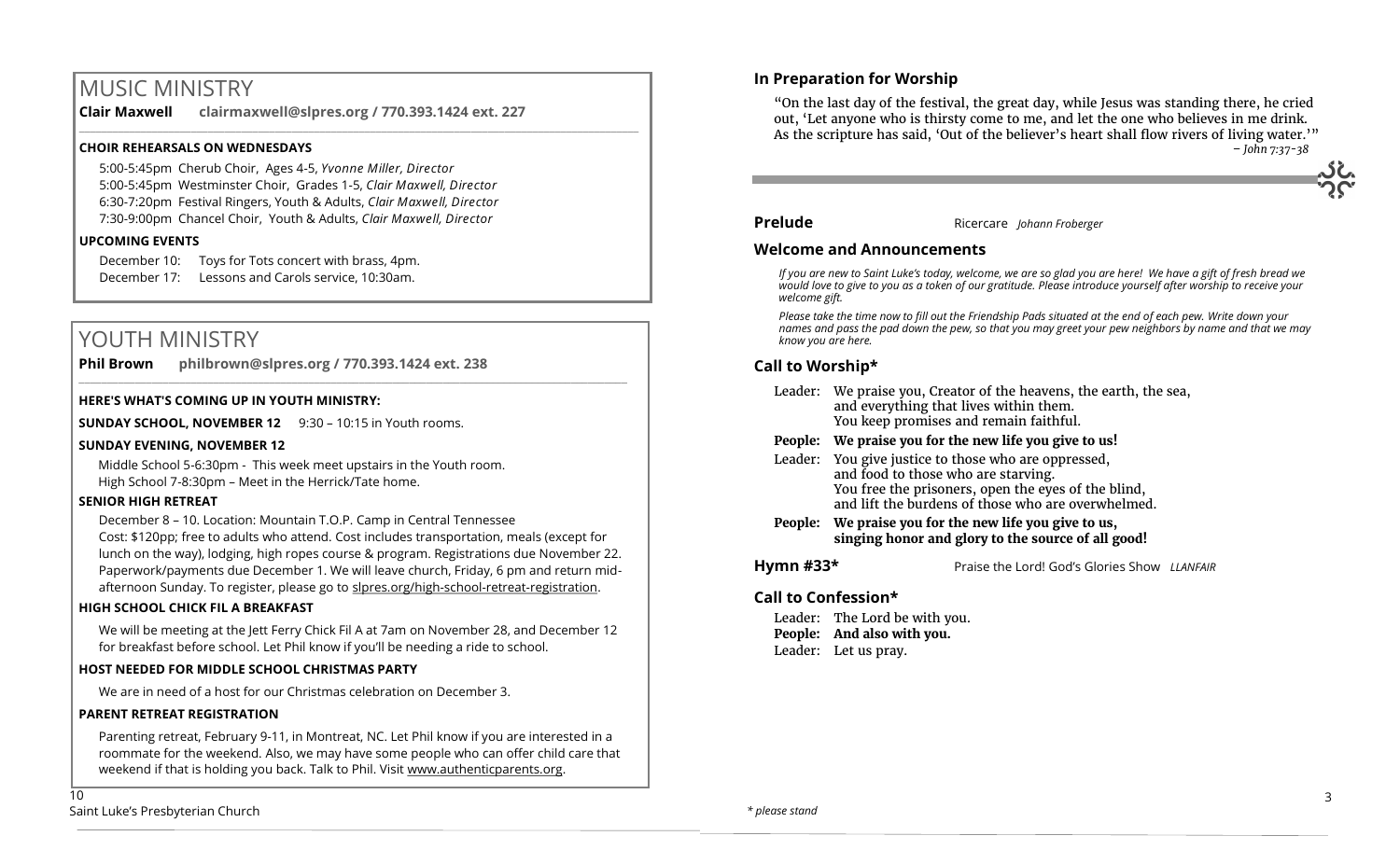# **Prayer of Confession\***

**God of Grace and Mercy, we confess that we have worshipped you with our lips, but failed to honor you with our actions. We have prayed for an end to the world's suffering, yet struggle to practice compassion and justice with all our strength. Forgive us. May your justice roll down on us like fresh water, and your righteousness like an ever-flowing stream. Hear now our silent prayers of confession…***(Silence is kept for personal confession)* 

 Leader: Lord, in Your mercy, **People: Hear our prayer. Amen.**

# **Assurance of Forgiveness\***

**Song of Praise #581\*** Glory Be to the Father *GLORIA PATRI* 

# **Passing of the Peace of Christ\***

Leader: May the peace of Christ be with you. **People: And also with you.**

# **Prayer for Illumination**

# **Scripture Lesson** Amos 1:1-2; 5:14-15, 21-24, *pages 849-854 of the Old Testament*

Leader: The Word of the Lord. **People: Thanks be to God.**

# **Tell Us Our Story** Phil Brown

*Children are always welcome to stay in worship. If preferred, parents may take their child(ren) to the nursery.*

**Sermon** The "God Shows Up, Justly" **Contained Base** David Lower

# S P L A S H ! CHILDREN'S MINISTRIES

**Catherine Anne Thomas cathomas@slpres.org / 770.393.1424 ext. 228 \_\_\_\_\_\_\_\_\_\_\_\_\_\_\_\_\_\_\_\_\_\_\_\_\_\_\_\_\_\_\_\_\_\_\_\_\_\_\_\_\_\_\_\_\_\_\_\_\_\_\_\_\_\_\_\_\_\_\_\_\_\_\_\_\_\_\_\_\_\_\_\_\_\_\_\_\_\_\_\_\_\_\_\_\_\_\_\_\_\_\_\_\_\_\_\_\_\_\_\_\_\_\_\_\_\_\_** 

# **GET READY TO WAIT!**

The season of Advent begins on Sunday, December 3. Here are some important dates to keep in mind as calendars begin to fill:

# **DECEMBER 3 – HAPPY BIRTHDAY, JESUS, IN THE GREAT HALL**

We'll have a great family project for each household to take home, as well as many smaller ways to remember the meaning of the season. A delicious brunch is included! 9:15am.

# **DECEMBER 21 – LIVE NATIVITY**

Invite your friends to this community favorite! We'll interact with the friendly beasts from the Little Red Barn; see Mary, Joseph, shepherds, kings, angels, and a tiny baby; drink hot chocolate; make s'mores; hear beautiful music and the nativity gospel; and remember the joy and love that one birth brought to our world.

*P.S. If you or someone in your family would like to portray a Bethlehem role during the live nativity, please contact Catherine Anne Thomas, [cathomas@slpres.org.](mailto:cathomas@slpres.org)* 

# **DECEMBER 24 – CHRISTMAS EVE FAMILY WORSHIP AT 5:00PM, SANCTUARY**

This worship service, for many of us, is the foundation of our Christmas celebration activities. Led by our own children, it's a sweet and powerful reminder that Christ was born for all.

*All children who attend get to play a part. If, however, your child (Kindergarten or older) would like a special part – either speaking or non-speaking – please email [cathomas@slpres.org](mailto:cathomas@slpres.org) . Participants will rehearse once on either December 10 or December 17. Arrive at 4:00 on Christmas Eve.*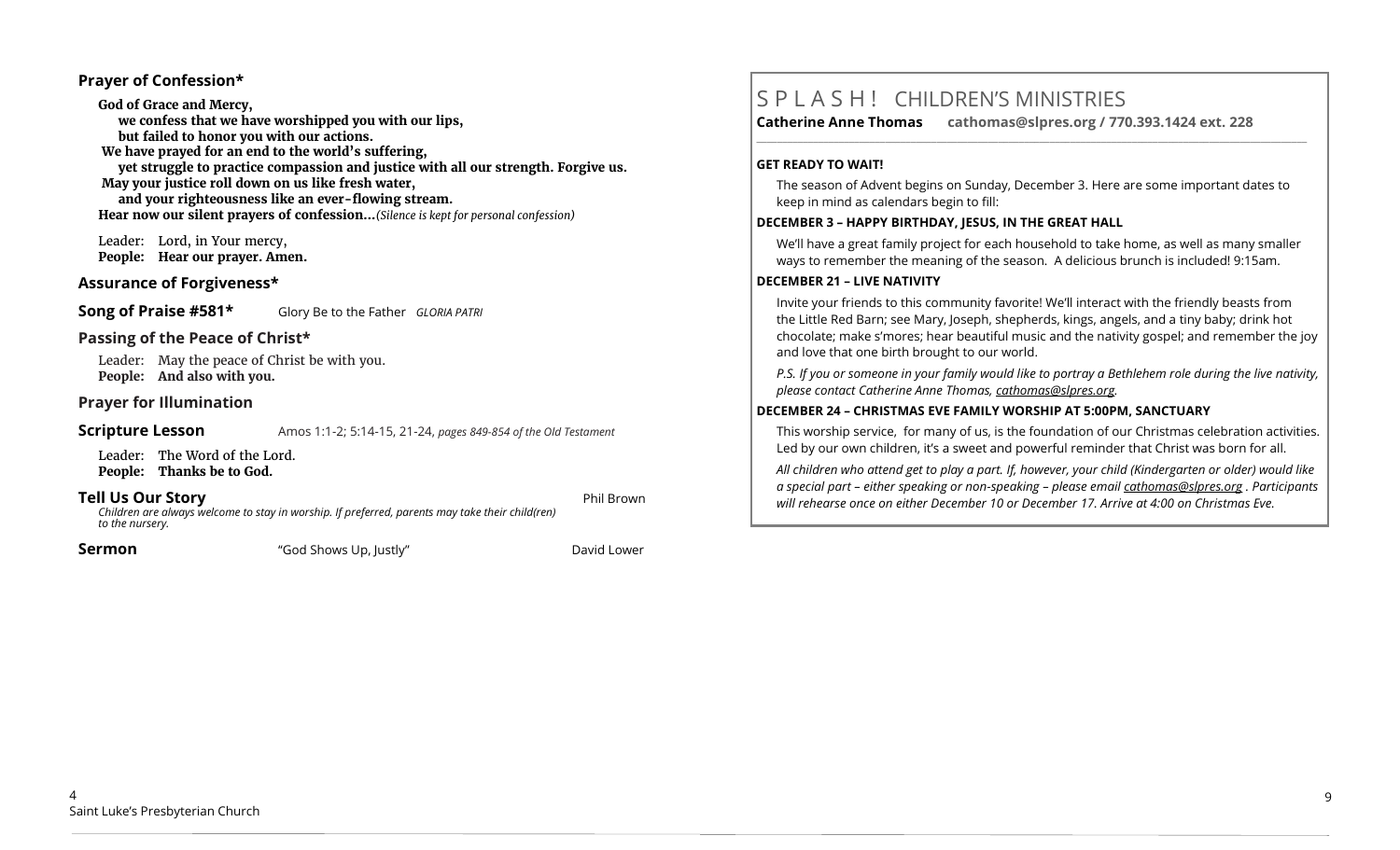# ADULT MINISTRY

**Shannon Dill shannondill@slpres.org / 770.393.1424 ext. 229** 

# **ADULT SUNDAY SCHOOL**

Individual classes have begun. Please see the website for a full description of each class. (http://slpres.org/program-ministries/adult-ministry/sunday-school)

 $\_$  ,  $\_$  ,  $\_$  ,  $\_$  ,  $\_$  ,  $\_$  ,  $\_$  ,  $\_$  ,  $\_$  ,  $\_$  ,  $\_$  ,  $\_$  ,  $\_$  ,  $\_$  ,  $\_$  ,  $\_$  ,  $\_$  ,  $\_$  ,  $\_$ 

Faith Foundations: Room 232 House to House: Room 203 Seasons of the Spirit: Room 231/233 Soul Food: Room 234/236

# **FRIDAY MORNING MEN'S BIBLE STUDY**

Fellowship and Bible study every Friday from 6:40-8am in the Parlor with Dan Joyce.

# **BIBLE STUDY: "WAYFARERS"**

Come join David, Shannon or Phil as this week's preacher leads a study of the scripture for the upcoming Sunday's worship. Meet on Wednesdays at 10am in the church library.

# **MOM'S SMALL GROUP, "LOVE DOES"**

A new small group for moms of all stages to explore all that God wants to do with us. This class meets on the 2nd Thursday of the month at Shannon's home from 7:30-8:30pm.

# **FAITH AND PARENTING GROUP**

The Faith and Parenting Group will now meet on "Second Sundays" of each month, with its next gathering scheduled at the home of Miles and Kari Young on Sunday, November 12. All parents and their children are welcome! A casual dinner will be served. Childcare will be provided. Please email David Lower to RSVP and ask any questions, [davidlower@slpres.org.](mailto:davidlower@slpres.org)

# **TAVERN TALKS**

The men of Saint Luke's are invited on the third Monday of the month at 8pm to Dunwoody Tavern for "Tavern Talks." This fall we will plan to gather guys together for fun, food, beverages, Monday Night Football, and conversation about life and spirituality. Next gathering is November 20. Please email David Lower with any questions, davidlower@slpres.org.

**Affirmation of Faith\*** Apostles' Creed

**I believe in God, the Father Almighty, Maker of heaven and earth, and in Jesus Christ, his only Son, our Lord; who was conceived by the Holy Ghost, born of the Virgin Mary, suffered under Pontius Pilate; was crucified, dead, and buried; he descended into hell; the third day he rose again from the dead; he ascended into heaven, and sitteth on the right hand of God the Father Almighty; from thence he shall come to judge the quick and the dead. I believe in the Holy Ghost; the holy catholic Church; the communion of saints; the forgiveness of sins; the resurrection of the body; and the life everlasting. Amen.**

# **Moment for Commitment** Martin Martin Martin Martin Martin Martin Martin Martin Martin Martin Martin Martin Martin Martin Martin Martin Martin Martin Martin Martin Martin Martin Martin Martin Martin Martin Martin Martin Ma

# **Offering Invitation**

*Giving is a tangible sign of worship. If you give electronically, there is a blue, laminated, electronic giving card in the pew rack to place in the offering plate as it is passed.*

**Offertory** Aria *Samuel S. Wesley* 

**Song of Thanksgiving\*** from Now Thank We All Our God *NUN DANKET ALLE GOTT* 

**All praise and thanks to God, who reigns in highest heaven, to Father and to Son and Spirit now be given: the one eternal God, whom earth and heaven adore, the God who was, and is, and shall be evermore.**